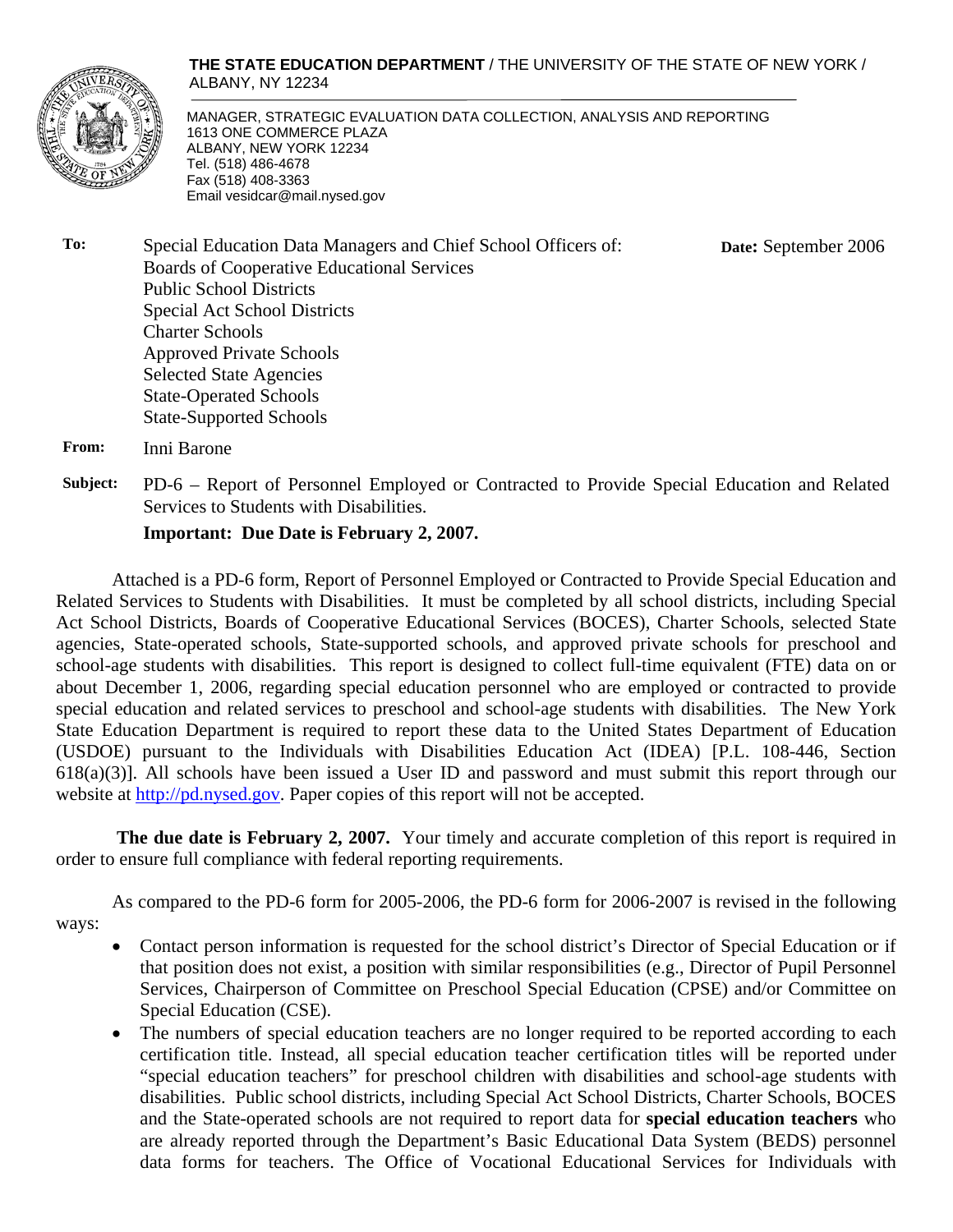Disabilities (VESID) will use the certified BEDS data on teachers to fulfill the federal reporting requirement for the numbers of special education teachers employed and the numbers who are "highly qualified." However, these schools must complete other sections of the PD-6 report regarding the numbers of teaching assistants and related services personnel employed by the school or contracted to provide special education services on or about December 1, 2006. All approved private schools, State-supported schools, and approved out-of-State schools must complete the entire PD-6 report.

- Public school districts and Charter Schools that receive Title I, Part A funds are required to report the number of teaching assistants that are "qualified" under the No Child Left Behind Act (NCLB).
- The list of related services personnel titles has been revised significantly to reflect the broad categories of titles required to be reported to USDOE. Definitions of these titles are provided in the directions section of the report.
- There are many special education personnel for whom data are no longer required, for example, teacher aides, vocational education teachers, work-study coordinator, supervisor/administrator, "other professional" and "other non-professional" personnel.
- Data on the numbers of "vacant but funded positions" is no longer required.

During the 2006-2007 school year, Strategic Evaluation Data Collection, Analysis and Reporting (SEDCAR) personnel may be available to conduct a limited number of regional training programs regarding the various special education data forms (i.e., the PD forms). If you feel that such training would be useful to the data managers in your area, please contact your local Special Education Training and Resource Center (SETRC).

The data collected through the PD forms are used in one or more of the following reports and activities:

- State Performance Plan and Annual Performance Report for Special Education.
- Public reporting of LEA results against State targets established in the State Performance Plan.
- Calculation of minimum amount of per-pupil IDEA funds to be sub-allocated or spent on services.
- Pocketbook of Goals and Results for Individuals with Disabilities.
- Chapter 655 Report to the Governor and the Legislature on the Status of the State's Schools.
- Special Education Quality Assurance Reviews.
- School District Report Cards.
- BOCES Report Cards.
- Charter School Report Cards.
- Calculations to identify instances of possible race/ethnicity disproportionality.
- Required re-direction of IDEA funds for comprehensive early intervening services.
- Other reports required by State or federal statutes.
- Evaluation of programs and policies.

If you have any questions or are in need of assistance in completing this report, please contact the SEDCAR Unit.

Attachment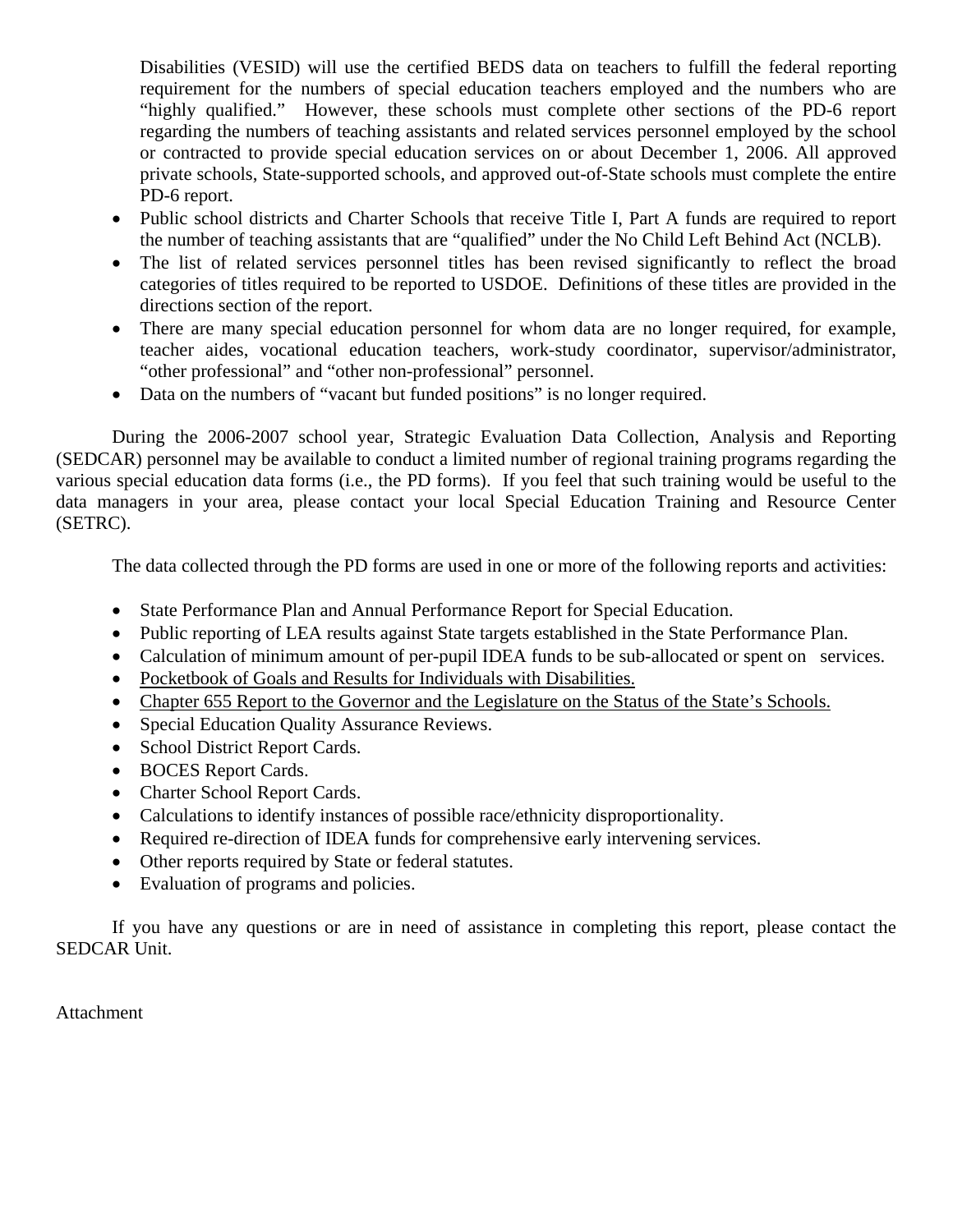# **PD-6 – Report of Personnel Employed or Contracted to Provide Special Education and Related Services to Students with Disabilities**

| <i>Instructions:</i> | 1. This report must be submitted through our web based PD data system website at<br>http://pd.nysed.gov by February 2, 2007. Paper copies of this form will not be<br>accepted. |
|----------------------|---------------------------------------------------------------------------------------------------------------------------------------------------------------------------------|
|                      | 2. Retain one copy (and supporting documentation) in your district/school/agency for<br>reference and audit purposes. The required retention period ends June 30, 2014.         |
|                      | 3. Carefully read the Instructions and Definitions on the following pages.                                                                                                      |
|                      | 4. If you have questions about this report, please call (518) 486-4678, or e-mail your<br>questions to <u>vesidcar@mail.nysed.gov</u> .                                         |

Check this box if you did not employ or directly contract with any special education or related services personnel to provide services to students with disabilities, ages 3 to 21, on or about December 1, 2006. If this box is checked, and you have submitted this information through our website at http://pd.nysed.gov your report is complete.

| <b>District/School/Agency Information</b>                                                |                                       |  |  |  |  |  |
|------------------------------------------------------------------------------------------|---------------------------------------|--|--|--|--|--|
| (Enter 12-digit SED Code Below)                                                          |                                       |  |  |  |  |  |
|                                                                                          |                                       |  |  |  |  |  |
| SCHOOL DISTRICT NAME                                                                     |                                       |  |  |  |  |  |
| ADDRESS (include building name, room number, or mail stop information)                   |                                       |  |  |  |  |  |
|                                                                                          |                                       |  |  |  |  |  |
| <b>CITY</b>                                                                              | <b>STATE</b><br><b>ZIP</b>            |  |  |  |  |  |
| <b>Contact Person Information *</b><br>Director of Special Education or Comparable Title |                                       |  |  |  |  |  |
| NAME:                                                                                    | <b>NAME:</b>                          |  |  |  |  |  |
| TITLE:                                                                                   | <b>TITLE:</b>                         |  |  |  |  |  |
| <b>TELEPHONE</b> (include Area Code)                                                     | <b>TELEPHONE</b> (include Area Code)  |  |  |  |  |  |
| <b>FAX NUMBER (include Area Code)</b>                                                    | <b>FAX NUMBER (include Area Code)</b> |  |  |  |  |  |
| <b>E-MAIL ADDRESS</b>                                                                    | <b>E-MAIL ADDRESS</b>                 |  |  |  |  |  |

\*All correspondence from SEDCAR will be directed to the contact person identified in the PD web based data entry system at http://pd.nysed.gov . Please keep the contact person information current, including the e-mail address as most communication will occur via e-mail.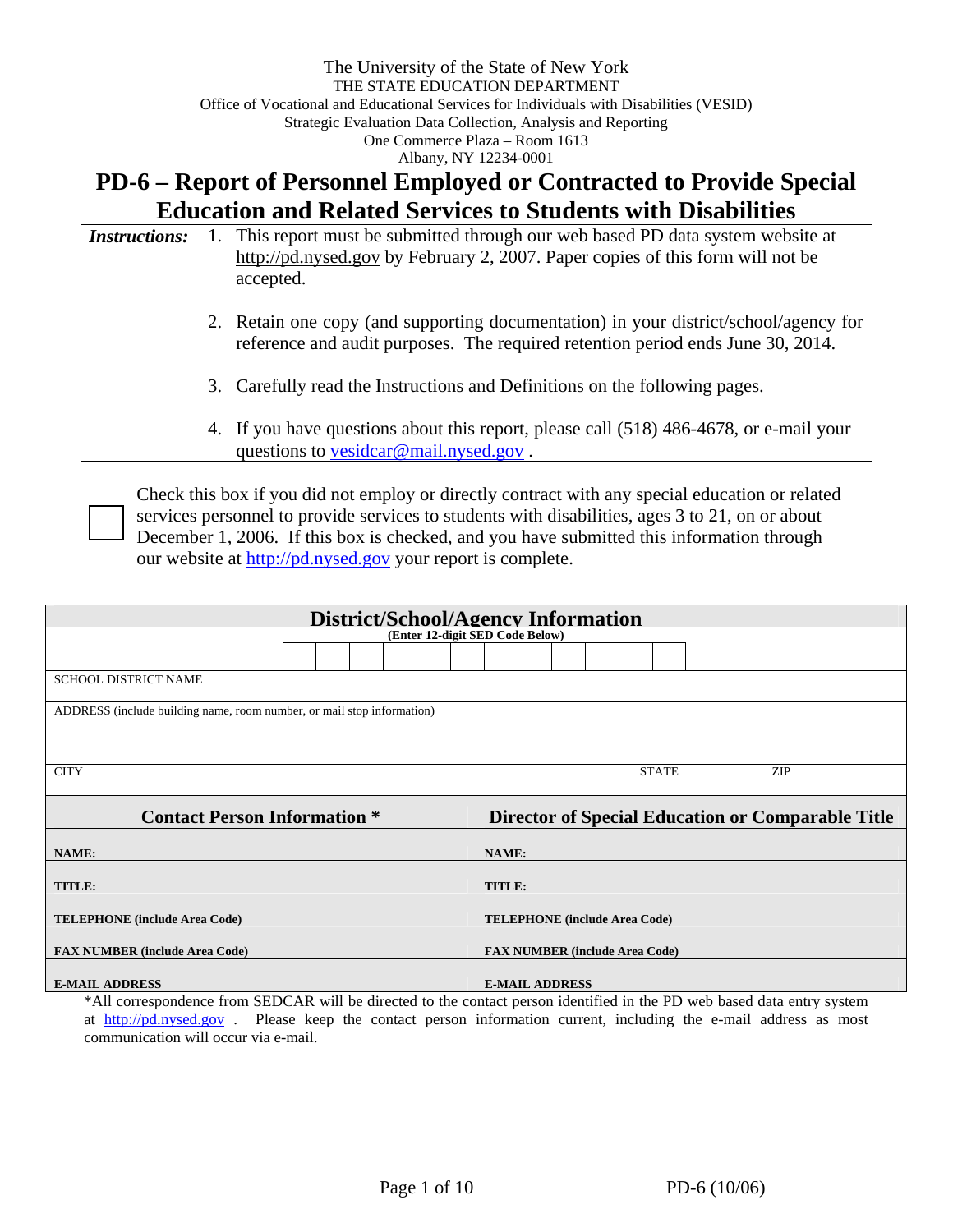#### **Instructions and Definitions for completing the PD-6 Report**

- 1. The data entered in this report should reflect special education personnel information on or about December 1, 2006. This report must be submitted to the State Education Department through our website at http://pd.nysed.gov Paper copies of this report will not be accepted.
- 2. Complete Sections A and C for teachers, teaching assistants and related services personnel who serve preschool students with disabilities and Sections B and C for teachers, teaching assistants and related services personnel who serve school-age students with disabilities.
- 3. Report information for requested personnel titles who were employed or directly contracted with, to provide special education services to students with disabilities, ages 3-21. (In almost all cases, these are the personnel to whom the district/school/agency issues paychecks.) **Please note that all BOCES special education personnel should only be reported by the BOCES, even though school districts contract with BOCES. Also, all staff of approved special education programs should be reported by the approved special education programs and not by schools that contract with the approved special education program for such staff.**
- 4. Report information for special education personnel, regardless of funding source (i.e., Part B of IDEA (federal), State or local).
- 5. Do *not* report personnel providing special education and related services to children from birth to age two.
- 6. Full-Time Equivalency (FTE) is the numeric representation of the extent to which personnel are employed. A full-time teacher should be reported as 1.00 FTE. A part-time teacher working four hours per day (in a six hour day) would be calculated as .67 FTE. For staff who are employed on a per diem or hourly basis as needed during the year, provide the best estimation of their need over a one-year period by adding the total number of hours or days employed and divided by the number of hours or days that would constitute full-time employment for such staff.
- 7. For personnel who are certified/licensed in more than one area, and provide services to students in more than one area, pro-rate their FTE for each area in which they provide services, so that the total FTE reflects their actual FTE of employment.
- 8. Report the FTE number of personnel in the "Not Fully Certified" column if the position is needed to meet the identified needs of students with disabilities, but because appropriately certified staff are not available to fill the position, it is filled temporarily with not fully or appropriately certified personnel. Include in this column, long-term substitutes who lack the required certification for the specified title.
- 9. If you have any questions, please contact the Strategic Evaluation Data Collection, Analysis and Reporting (SEDCAR) unit by telephoning (518) 486-4678. You may also e-mail your questions to vesidcar@mail.nysed.gov .

#### **Specific Instructions, Section A**

**Line 1**: **Special Education Teachers of Preschool Students with Disabilities**: Report the FTE of the number of teachers employed or contracted to provide special education services to preschool children with disabilities in Columns A, B or D, based on their certification status. Definitions of Columns A, B and D are provided in the table below. Special Education Teachers of Preschool Students with Disabilities include the following certification titles:

Teacher of Special Education; Teacher of Special Education-Bilingual; Teacher of Students with Disabilities, Birth to Grade 2; Teacher of Students with Disabilities, Birth to Grade 2-Bilingual;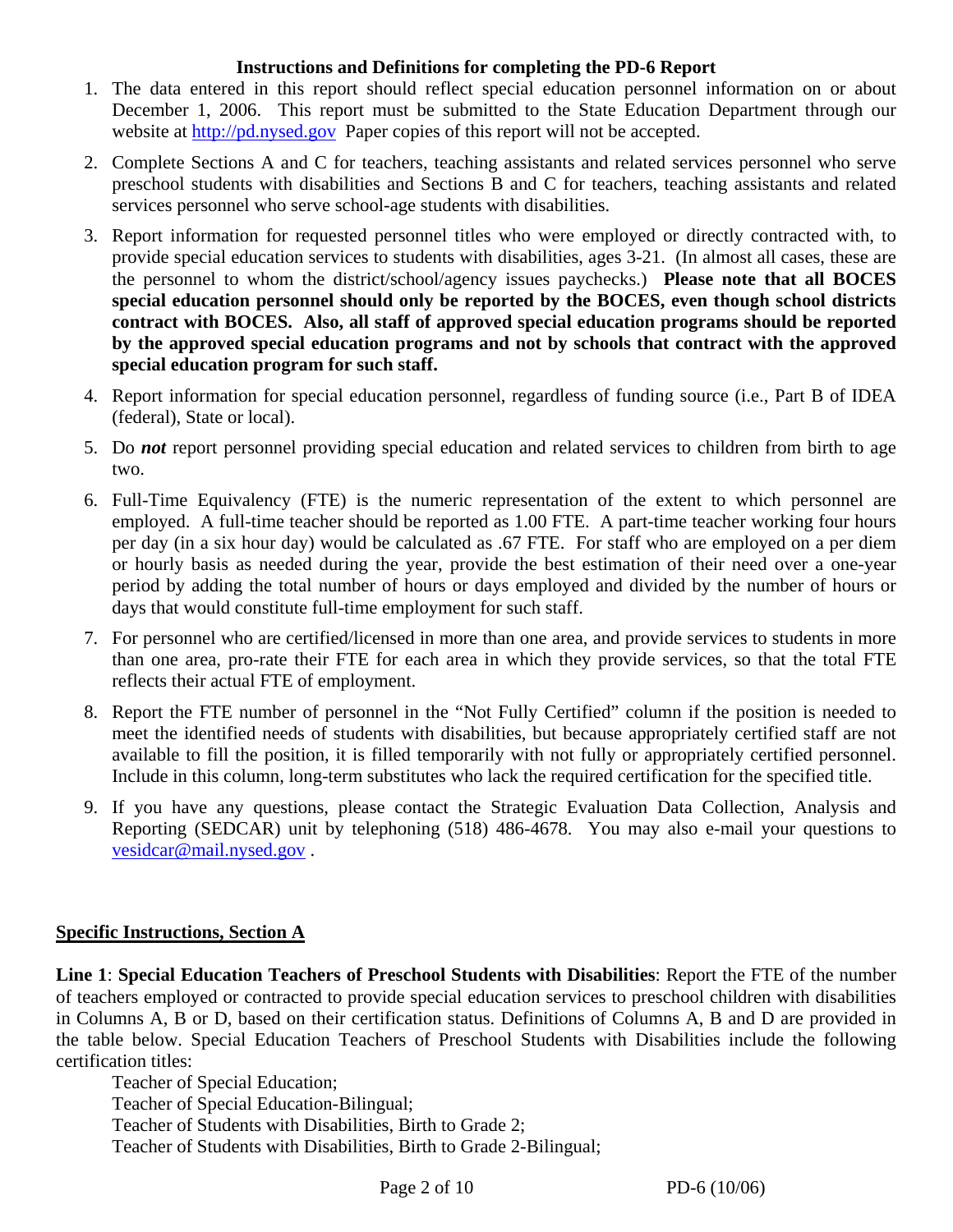Teacher of the Speech and Hearing Handicapped (Certified Only); Teacher of the Speech and Hearing Handicapped (Certified Only)-Bilingual; Teacher of Speech and Language Disabilities (all grades) (Certified Only); Teacher of Speech and Language Disabilities (all grades) (Certified Only) – Bilingual; Teacher of the Deaf and Hearing Impaired; Teacher of the Deaf and Hearing Impaired-Bilingual; Teacher of Deaf and Hard of Hearing (all grades); Teacher of Deaf and Hard of Hearing (all grades)-Bilingual; Teacher of the Blind and Partially Sighted; Teacher of the Blind and Partially Sighted-Bilingual; Teacher of the Blind and Visually Impaired (all grades); and Teacher of the Blind and Visually Impaired (all grades) Bilingual.

**Do not** include the following titles in Sections A or B; Include them in Section C only: Teacher of the Speech and Hearing Handicapped (with SLP License); Teacher of the Speech and Hearing Handicapped (with SLP License)-Bilingual; Teacher of Speech and Language Disabilities (all grades) (with SLP License); and Teacher of Speech and Language Disabilities (all grades) (with SLP License)-Bilingual.

**Line 2**: **Special Education Teaching Assistants for Preschool Students with Disabilities:** Report the FTE of the number of teaching assistants (including bilingual teaching assistants) employed or contracted to provide services to preschool students with disabilities in Columns C or D, based on their certification status. Definitions of Columns C and D are provided in the table below.

#### **Specific Instructions, Section B**

**Line 1: Special Education Teachers of School-age Students with Disabilities:** Report the FTE of the number of teachers employed or contracted to provide special education services to school-age students with disabilities in Columns A, B or D, based on their certification status. Definitions of Columns A, B and D are provided in the table below. Special Education Teachers of School-age Students with Disabilities include the following certification titles:

Teacher of Special Education; Teacher of Special Education-Bilingual; Teacher of Students with Disabilities (birth–grade 2); Teacher of Students with Disabilities (birth–grade 2)-Bilingual; Teacher of Students with Disabilities (grades 1-6); Teacher of Students with Disabilities (grades 1-6)-Bilingual; Teacher of Students with Disabilities (grades 5-9) Content Specialist; Teacher of Students with Disabilities (grades 5-9) Content Specialist-Bilingual; Teacher of Students with Disabilities (grades 5-9) Generalist; Teacher of Students with Disabilities (grades 5-9) Generalist-Bilingual; Teacher of Students with Disabilities (grades 7-12); Teacher of Students with Disabilities (grades 7-12)-Bilingual; Teacher of the Speech and Hearing Handicapped (Certified Only); Teacher of the Speech and Hearing Handicapped (Certified Only)-Bilingual; Teacher of Speech and Language Disabilities (all grades) (Certified Only); Teacher of Speech and Language Disabilities (all grades) (Certified Only)-Bilingual; Teacher of the Deaf and Hearing Impaired; Teacher of the Deaf and Hearing Impaired-Bilingual; Teacher of the Deaf and Hard of Hearing (all grades; Teacher of the Deaf and Hard of Hearing (all grades)-Bilingual; Teacher of the Blind and Partially Sighted;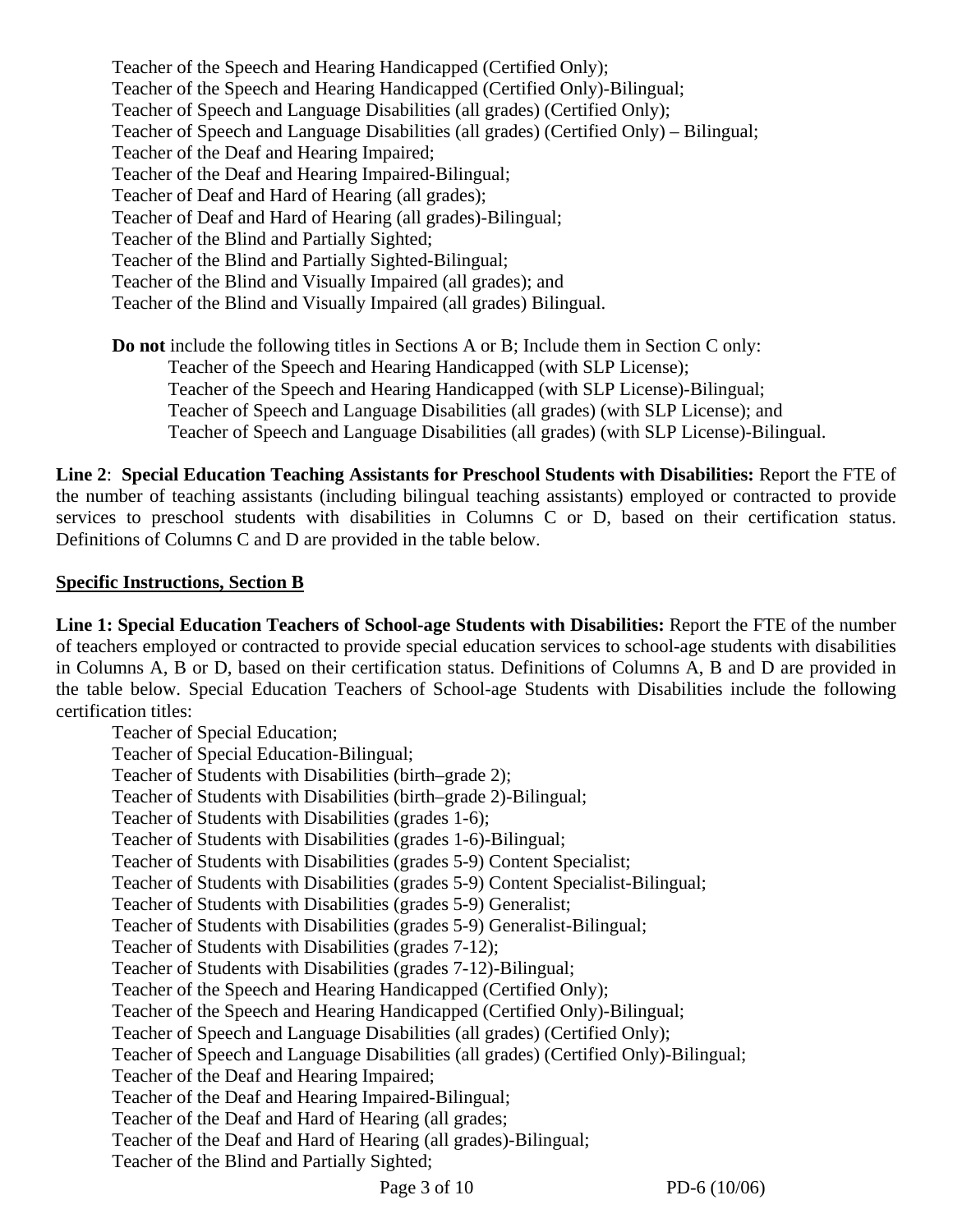Teacher of the Blind and Partially Sighted-Bilingual; Teacher of the Blind and Visually Impaired (all grades); and Teacher of the Blind and Visually Impaired (all grades)-Bilingual;

**Do not** include the following titles in Sections A or B; Include them in Section C only: Teacher of the Speech and Hearing Handicapped (with SLP License); Teacher of the Speech and Hearing Handicapped (with SLP License)-Bilingual; Teacher of Speech and Language Disabilities (all grades) (with SLP License); and Teacher of Speech and Language Disabilities (all grades) (with SLP License)-Bilingual.

**Line 2**: **Special Education Teaching Assistants for School-age Students with Disabilities:** Report the FTE of the number of teaching assistants (including bilingual teaching assistants) employed by the school or contracted to provide services to school-age students with disabilities in Columns C or D, based on their certification status. Definitions of Columns C and D are provided in the table below. In Column E, provide the FTE of a subset of teaching assistants reported in Column C who are "qualified" according to the NCLB definition of "qualified". See definition of Column F and resources for determining if teaching assistants are "qualified" in the table below.

## **Specific Instructions, Section C**

#### **All definitions included in section C are based on 34 CFR 300.34, unless otherwise noted.**

- Line 1: Report an unduplicated count of the number of FTE audiologists who provide the following services to children with disabilities:
	- (a) "Identification of children with hearing loss;
	- (b) Determination of the range, nature, and degree of hearing loss, including referral for medical or other professional attention for the habilitation of hearing;
	- (c) Provision of habilitative activities, such as language habilitation, auditory training, speech reading (lip-reading), hearing evaluation, and speech conservation;
	- (d) Creation and administration of programs for prevention of hearing loss;
	- (e) Counseling and guidance of children, parents, and teachers regarding hearing loss; and
	- (f) Determination of the children's needs for group and individual amplification, selecting and fitting an appropriate aid, and evaluating the effectiveness of amplification."
- **Line 2:** Report an unduplicated count of the number of FTE Teachers of Speech and Hearing Handicapped with SLP License and Teachers of Speech and Language Disabilities with SLP License, including these titles with the bilingual extension. These speech and language pathologists provide the following services to students with disabilities:
	- (i) "Identification of children with speech or language impairments;
	- (ii) Diagnosis and appraisal of specific speech or language impairments;
	- (iii) Referral for medical or other professional attention necessary for the habilitation of speech or language impairments;
	- (iv) Provision of speech and language services for the habilitation or prevention of communicative impairments; and
	- (v) Counseling and guidance of parents, children, and teachers regarding speech and language impairments."
	- **Do not** include speech teachers who do not have a SLP license in Section C. These teachers should be reported in Sections A and B only.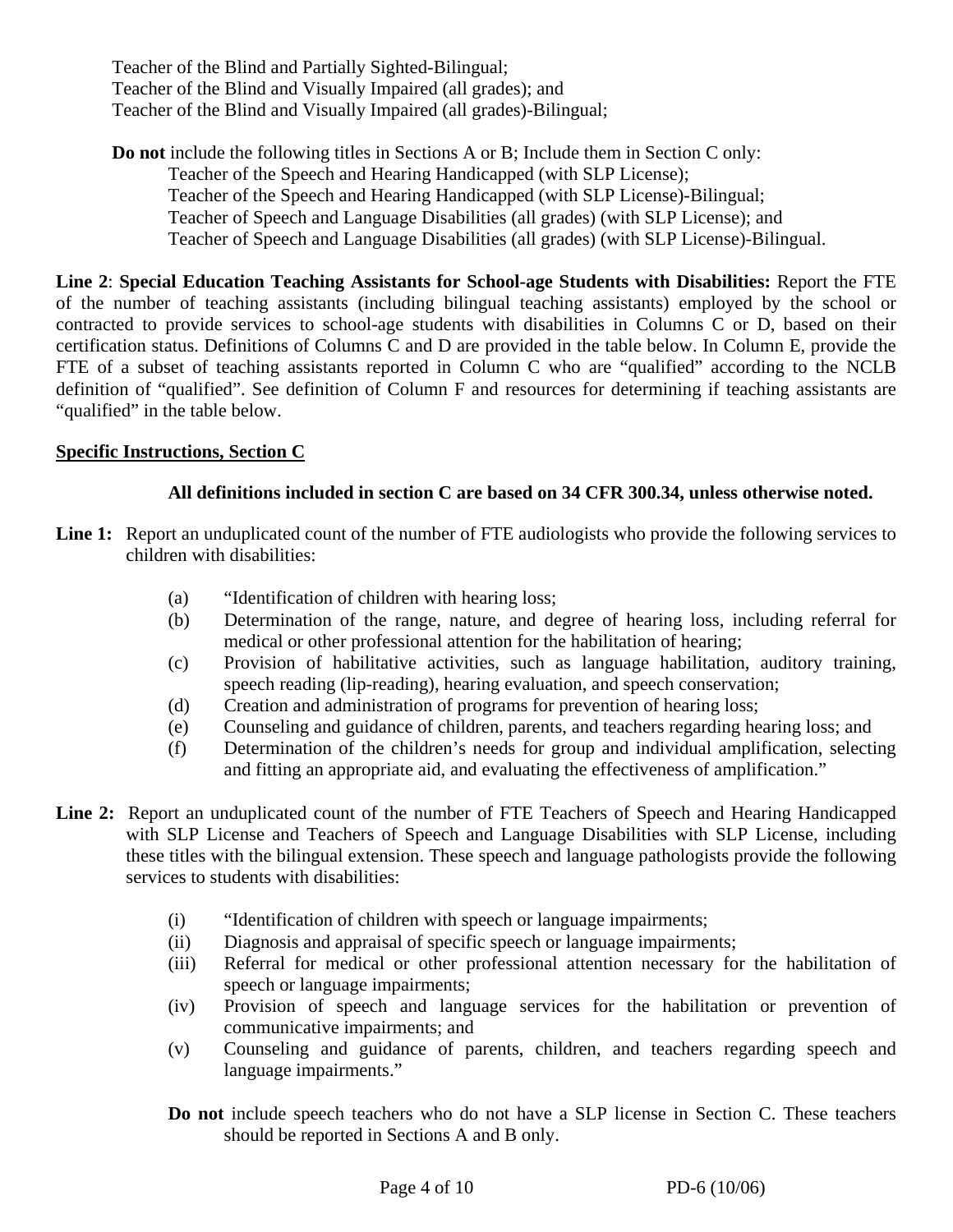## **Include the following titles in Section C only, not in Sections A and B:**

Teacher of the Speech and Hearing Handicapped (with SLP License); Teacher of the Speech and Hearing Handicapped (with SLP License)-Bilingual; Teacher of Speech and Language Disabilities (all grades) (with SLP License); and Teacher of Speech and Language Disabilities (all grades) (with SLP License)-Bilingual.

- **Line 3:** Report an unduplicated count of the number of FTE interpreters who provide services, as used with respect to children who are deaf or hard of hearing, including oral transliteration services, cued language transliteration services, and sign language interpreting services.
- Line 4: Report an unduplicated count of the number of FTE psychologists who provide the following services to students with disabilities:
	- (i) "Administering psychological and educational tests, and other assessment procedures;
	- (ii) Interpreting assessment results;
	- (iii) Obtaining, integrating, and interpreting information about child behavior and conditions relating to learning;
	- (iv) Consulting with other staff members in planning school programs to meet the special needs of children as indicated by psychological tests, interviews, and behavioral evaluations;
	- (v) Planning and managing a program of psychological services, including psychological counseling for children and parents; and
	- (vi) Assisting in developing positive behavioral intervention strategies."

## **Do NOT include psychologists employed to work with all students, with and without disabilities. Include only those psychologists employed specifically to work with students with disabilities.**

- Line 5: Report an unduplicated count of the number of FTE occupational therapists who provide the following services to students with disabilities:
	- (i) "Improving, developing or restoring functions impaired or lost through illness, injury, or deprivation;
	- (ii) Improving ability to perform tasks for independent functioning if functions are impaired or lost; and
	- (iii) Preventing, through early intervention, initial or further impairment or loss of function."
- **Line 6:** Report an unduplicated count of the number of FTE physical therapists<sup>1</sup> who provide the following services to students with disabilities:
	- (i) Screening, evaluation, and assessment of children ". . . to identify movement dysfunction;
	- (ii) Obtaining, interpreting, and integrating information appropriate to program planning to prevent, alleviate, or compensate for movement dysfunction and related functional problems; and
	- (iii) Providing individual and group services or treatment to prevent, alleviate, or compensate for movement dysfunction and related functional problems."
- Line 7: Report an unduplicated count of the number of FTE physical education teachers and recreation and therapeutic recreation specialists.

 $\overline{a}$ <sup>1</sup> 34 Code of Federal Regulations  $$303.12(d)(9)$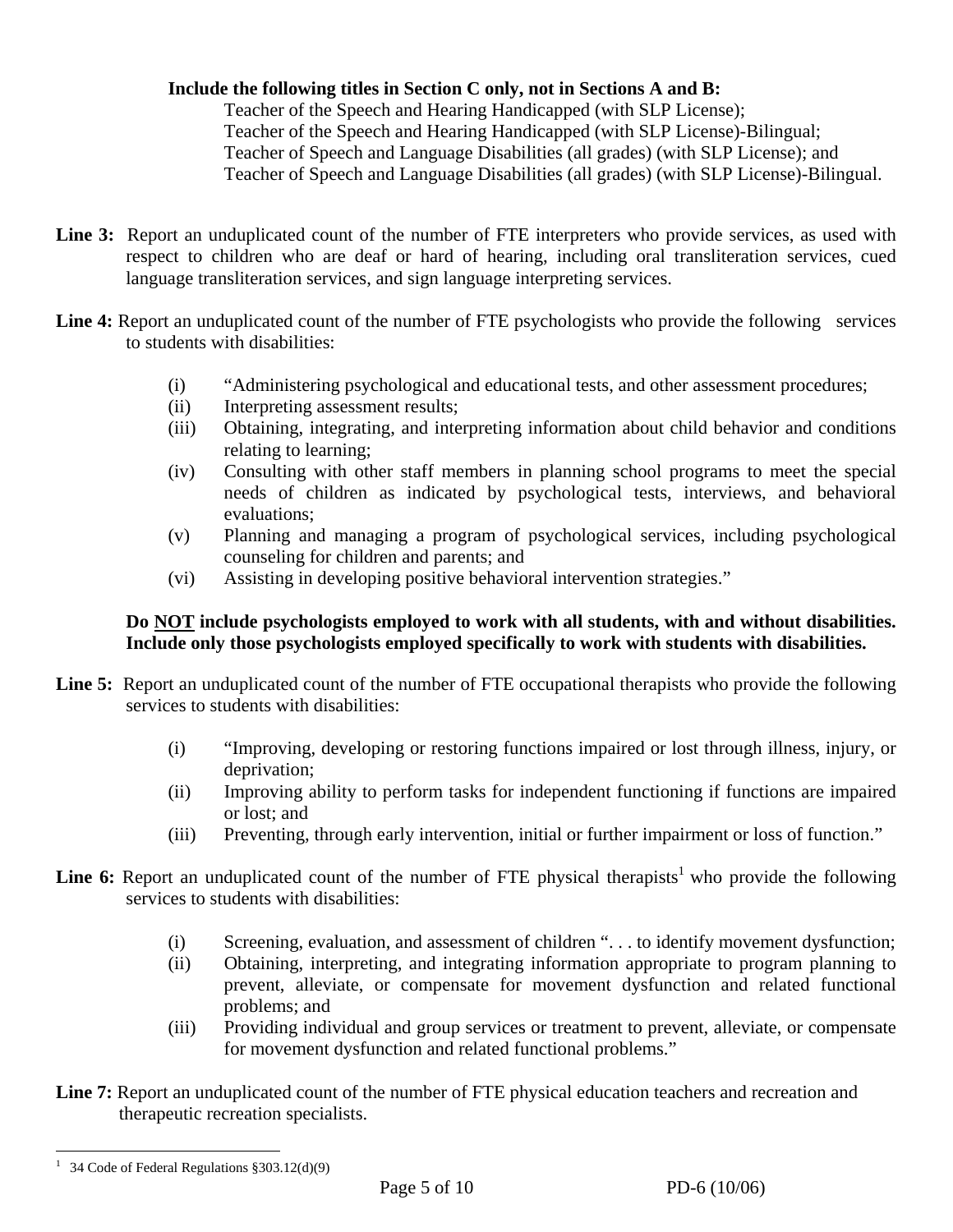Include physical education teachers who provide special physical education, adaptive physical education, movement education, or motor development to children and youth with disabilities.Include recreation and therapeutic recreation specialists who provide the following:

- (i) "Assessment of leisure function;
- (ii) Therapeutic recreation services;
- (iii) Recreation programs in schools and community agencies; and
- (iv) Leisure education."

**Line 8:** Report an unduplicated count of the number of FTE social workers who provide the following services to children with disabilities:

- (i) "Preparing a social or developmental history on a child with a disability;
- (ii) Group and individual counseling with the child and family;
- (iii) Working in partnership with parents and others on those problems in a child's living situation (home, school, and community) that affect the child's adjustment in school;
- (iv) Mobilizing school and community resources to enable the child to learn as effectively as possible in his or her educational program; and
- (v) Assisting in developing positive behavioral intervention strategies."

#### **Do NOT include social workers employed to work with all students, with and without disabilities. Include only those social workers employed specifically to work with students with disabilities.**

- Line 9: Report an unduplicated count of the number of FTE personnel providing medical/nursing services<sup>2</sup>. Include medical services for diagnostic and evaluation purposes provided to determine whether a child has a disability and the nature and extent of the special education and related services that the child needs. Also include personnel who provide nursing services designed to enable a child with a disability to receive FAPE as described in the child's IEP, with the exception of services related to medical devices that are surgically implanted (e.g., cochlear implants).
- Line 10: Report an unduplicated count of the number of FTE guidance counselors and rehabilitation counselors.

Guidance counselors<sup>3</sup> are professionals who guide "individuals, families, groups, and communities by assisting them in problem solving, decision making, discovering meaning, and articulating goals related to personal, educational and career development." **Do not include guidance counselors employed to work with all students, with and without disabilities. Include only counselors who are employed specifically to work with students with disabilities**.

 Include rehabilitation counselors who provide services in individual or group sessions that focus specifically on career development, employment preparation, achieving independence, and integration in the workplace and community of a student with a disability. The term also includes vocational rehabilitation services provided to a student with disabilities by vocational rehabilitation programs funded under the Rehabilitation Act of 1973, as amended.

Line 11: Report an unduplicated count of the number of FTE personnel providing orientation and mobility services including:

 $\overline{a}$ 2 Definition adapted from 20 U.S.C. Section 1401(26).

<sup>&</sup>lt;sup>3</sup> Nonregulatory definition adapted from NCES - Staff Data Handbook: Elementary, Secondary, and Early Childhood Education, 1995.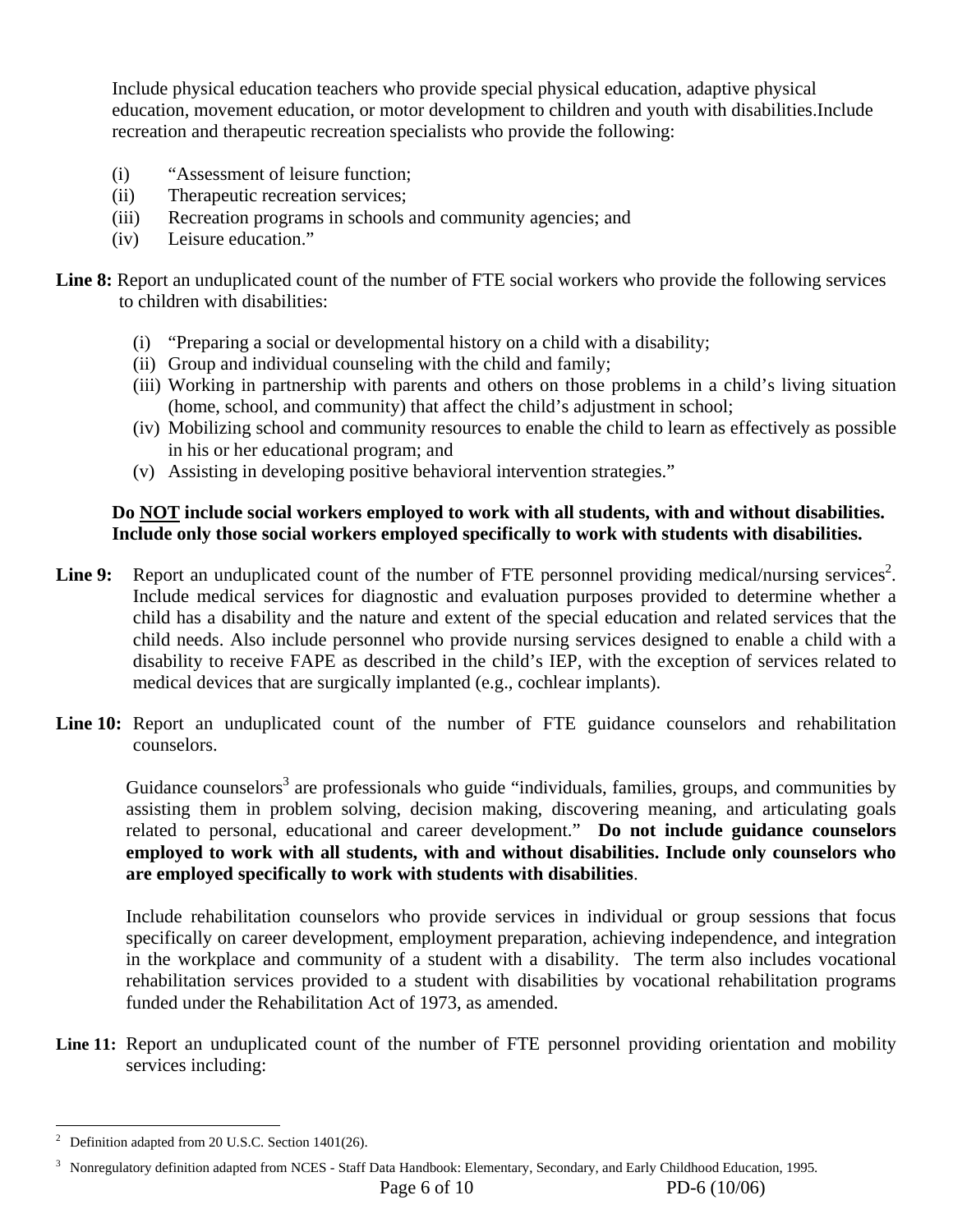- (i) "Services provided to blind or visually impaired students to enable those students to attain systematic orientation to and safe movement within their environments in school, home, and community;" and
- (ii) Teaching students the following, as appropriate:
	- (A) "Spatial and environmental concepts and use of information received by the senses (such as sound, temperature and vibrations) to establish, maintain, or regain orientation and line of travel (e.g., using sound at a traffic light to cross the street);
	- (B) To use the long cane to supplement visual travel skills or as a tool for safely negotiating the environment for students with no available travel vision;
	- (C) To understand and use remaining vision and distance low vision aids; and
	- (D) Other concepts, techniques, and tools."

| Column | <b>Item</b>                                                                                                                                                                                                                                                                                                                                                                                                                                                                                                                                | <b>Definition/Instructions</b>                                                                                                                                                                                                                                                                                                                                                                                                                                                                                                                                                                                                                                    |  |  |  |
|--------|--------------------------------------------------------------------------------------------------------------------------------------------------------------------------------------------------------------------------------------------------------------------------------------------------------------------------------------------------------------------------------------------------------------------------------------------------------------------------------------------------------------------------------------------|-------------------------------------------------------------------------------------------------------------------------------------------------------------------------------------------------------------------------------------------------------------------------------------------------------------------------------------------------------------------------------------------------------------------------------------------------------------------------------------------------------------------------------------------------------------------------------------------------------------------------------------------------------------------|--|--|--|
| A      | <b>Permanent</b><br>Certification/<br><b>Licensure or</b><br><b>Professional</b><br><b>Certificate</b>                                                                                                                                                                                                                                                                                                                                                                                                                                     | Report the FTE number of personnel who have Permanent Certification or<br>Professional Certification, pursuant to sections 80-2 and 80-3 of the<br>Regulations of the Commissioner of Education or the required license, in the<br>specified personnel category. Also report in this column, long-term substitutes<br>who have the required certification. For questions related to certification<br>requirements, please visit http://www.highered.nysed.gov/tcert/ or call (518)<br>474-3901 or send an e-mail message to tcert@mail.nysed.gov.                                                                                                                 |  |  |  |
| B      | Report the FTE number of personnel who have Provisional Certification or<br><b>Provisional</b><br>Initial Certificate, pursuant to sections 80-2 and 80-3 of the Regulations of the<br><b>Certification or</b><br>Commissioner of Education, in the specified personnel category.<br><b>Initial</b><br>following credentials should also be included in this category: Supplementary<br><b>Certificate</b><br>Certificates; Transition B Certificates; Internship Certificates; Exchange<br>Permits; and Conditional Initial Certificates. |                                                                                                                                                                                                                                                                                                                                                                                                                                                                                                                                                                                                                                                                   |  |  |  |
|        | <b>Temporary</b><br>Licenses,<br><b>Continuing</b><br><b>Certificates or</b><br>Level I, II, III<br>or<br><b>Preprofessional</b><br><b>Certificate</b>                                                                                                                                                                                                                                                                                                                                                                                     | This column is for reporting the number of Teaching Assistants only. Report<br>individuals in this column regardless of an individual's job title, if an<br>individual's job duties include providing instructional support, the individual is<br>serving as a "teaching assistant" and must be certified (or have met comparable<br>New York City requirements prior to February 2, 2004). Report the number of<br>FTE personnel with a Level I, II, III or Preprofessional Certificate. Also include<br>in this column the FTE number of personnel for whom a temporary license or a<br>continuing certificate has been requested and issued by the Department. |  |  |  |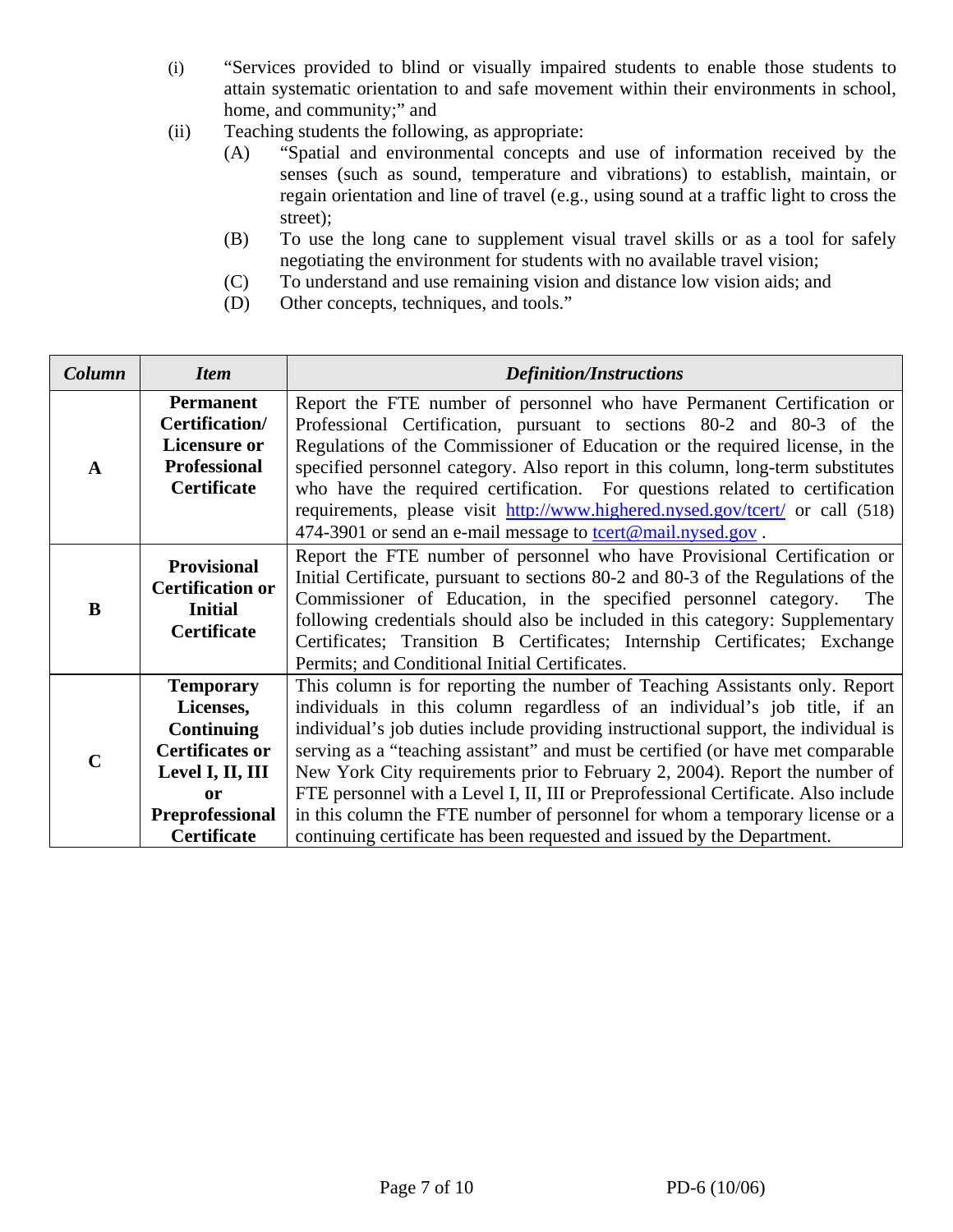| Column       | <b>Item</b>                                                                                          | <b>Definition/Instructions</b>                                                                                                                                                                                                                                                                                                                                                                                                                                                                                                                                                                                                                                                                                                                                                                                                                                                                                                                                                                                                                                                                                                                                                                                                                                                                                                                                                                                                                                                                                                                                                                               |  |  |  |  |  |
|--------------|------------------------------------------------------------------------------------------------------|--------------------------------------------------------------------------------------------------------------------------------------------------------------------------------------------------------------------------------------------------------------------------------------------------------------------------------------------------------------------------------------------------------------------------------------------------------------------------------------------------------------------------------------------------------------------------------------------------------------------------------------------------------------------------------------------------------------------------------------------------------------------------------------------------------------------------------------------------------------------------------------------------------------------------------------------------------------------------------------------------------------------------------------------------------------------------------------------------------------------------------------------------------------------------------------------------------------------------------------------------------------------------------------------------------------------------------------------------------------------------------------------------------------------------------------------------------------------------------------------------------------------------------------------------------------------------------------------------------------|--|--|--|--|--|
| D            | <b>Not Fully or</b><br><b>Appropriately</b><br><b>Certified</b>                                      | Report the FTE number of personnel in positions that are needed to meet the<br>identified needs of students with disabilities, but because appropriately certified<br>personnel are not available to fill the position, the position is filled temporarily<br>with not fully or appropriately certified personnel. Include in this column,<br>long-term substitutes who lack the required certification for the specified title.<br>Also report in this column teaching assistants who are not fully certified.                                                                                                                                                                                                                                                                                                                                                                                                                                                                                                                                                                                                                                                                                                                                                                                                                                                                                                                                                                                                                                                                                              |  |  |  |  |  |
| $\bf{E}$     | <b>Total FTE of</b><br><b>Staff Employed</b>                                                         | This item is calculated by adding the numbers of personnel reported in<br>Columns A-D.                                                                                                                                                                                                                                                                                                                                                                                                                                                                                                                                                                                                                                                                                                                                                                                                                                                                                                                                                                                                                                                                                                                                                                                                                                                                                                                                                                                                                                                                                                                       |  |  |  |  |  |
| $\mathbf{F}$ | <b>Teaching</b><br><b>Assistants who</b><br>are "Qualified"<br>under NCLB<br>(Subset of<br>Column C) | Of the number of special education teaching assistants reported in Column C,<br>report the FTE of those teaching assistants who are "qualified" (as defined in<br>NCLB) and are "working in a program supported by Title I, Part A funds" and<br>are employed by an LEA receiving Title I, Part A funds and:<br>• work in a "targeted assistance school" and are paid with Title I, Part A funds;<br>or<br>work in a "school-wide program school"; or<br>provide instructional support to public school teachers who provide equitable<br>services to eligible private school students.<br>Only public school districts (not including Special Act Schools) and<br>Charter Schools are to report teaching assistants in this Column.<br>A "qualified" Title I paraprofessional has a high school diploma or a recognized<br>equivalent when hired and meets one of the following (unless covered by an<br>exception):<br>has at least two years of college; or<br>has an associate's or higher degree; or<br>has passed a formal State or local academic assessment.<br>EXCEPTIONS: Title I paraprofessionals need only have a high school<br>diplomas or a recognized equivalent to be "qualified" if their duties<br>consist solely of:<br>translating from languages other than English to enhance the<br>participation of limited English proficient children in Title I<br>programs; or<br>conducting parental involvement activities.<br>For additional information on "qualified" under NCLB, please see NCLB NYS<br>field memos, which are posted at<br>http://www.highered.nysed.gov/nclbhome.htm . |  |  |  |  |  |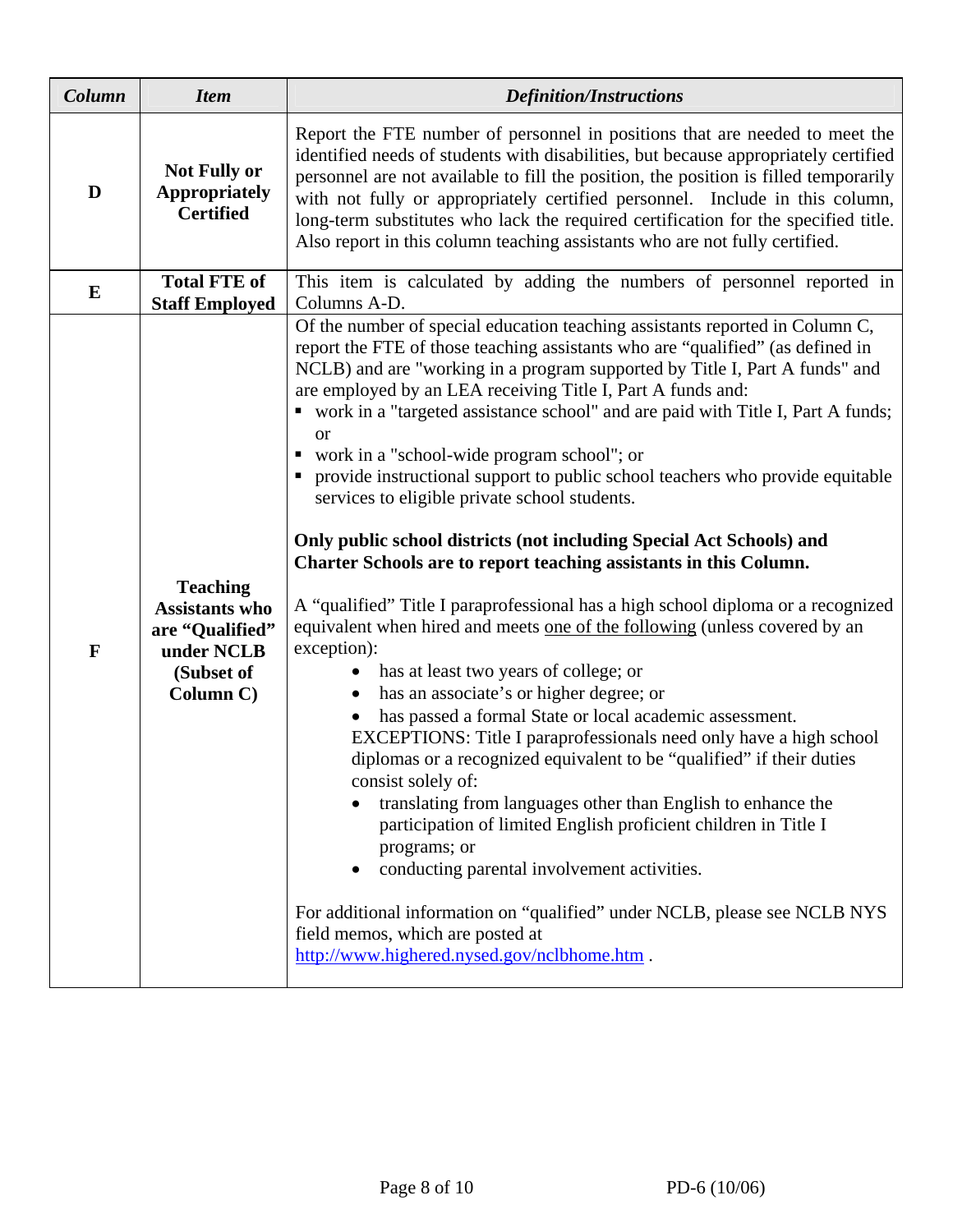## **Report of Personnel Employed or Needed to Provide Special Education and Related Services to Students with Disabilities on or About December 1, 2006**

## **Section A: Teachers and Teaching Assistants for Preschool Students with Disabilities**

Directions: Report the full time equivalent (FTE) numbers of special education teachers and teaching assistants employed or contracted to provide services to preschool children with disabilities on or around December 1, 2006. Please see definition of each line and column beginning on page 3. **Note:** Public school districts, Special Act school districts, Charter Schools, BOCES and State-operated schools (Rome and Batavia) will not complete line 01 since they will provide these data through the BEDS personnel forms for teachers. **All schools and programs must complete line 02.**

| <b>Personnel</b> |                                                                                   | <b>Employed or Contracted</b>                                          |                                                        |                                                                                                       |                                            |                      |  |  |  |
|------------------|-----------------------------------------------------------------------------------|------------------------------------------------------------------------|--------------------------------------------------------|-------------------------------------------------------------------------------------------------------|--------------------------------------------|----------------------|--|--|--|
|                  |                                                                                   |                                                                        |                                                        |                                                                                                       |                                            |                      |  |  |  |
|                  | <b>Certification/License/Position</b>                                             | Permanent<br>Certification/Licensure<br>or Professional<br>Certificate | Provisional<br>Certification or<br>Initial Certificate | Temporary Licenses, Continuing<br>Certificates or Level I, II, III or<br>Pre-professional Certificate | Not Fully or<br>Appropriately<br>Certified | Total<br>$(A+B+C+D)$ |  |  |  |
| 01               | Special Education Teachers for Preschool<br><b>Students with Disabilities</b>     |                                                                        |                                                        |                                                                                                       |                                            |                      |  |  |  |
| 02               | Special Education Teaching Assistants for<br>Preschool Students with Disabilities |                                                                        |                                                        |                                                                                                       |                                            |                      |  |  |  |

#### **Section B: Teachers and Teaching Assistants for School-Age Students with Disabilities**

Directions: Report the full time equivalent (FTE) numbers of special education teachers and teaching assistants employed or contracted to provide services to school-age students with disabilities on or around December 1, 2006. Please see definition of each line and column beginning on page 3. **Note:** Public school districts, Special Act school districts, Charter Schools, BOCES and State-operated schools (Rome and Batavia) will not complete line 01 since they will provide these data through the BEDS personnel forms for teachers. All schools and programs must complete line 02.

| <b>Personnel</b> |                                                                                                     | <b>Employed or Contracted</b>                                              |                                                           |                                                                                                                  |                                            |                      |                                                                                         |  |  |
|------------------|-----------------------------------------------------------------------------------------------------|----------------------------------------------------------------------------|-----------------------------------------------------------|------------------------------------------------------------------------------------------------------------------|--------------------------------------------|----------------------|-----------------------------------------------------------------------------------------|--|--|
|                  |                                                                                                     |                                                                            |                                                           |                                                                                                                  |                                            |                      |                                                                                         |  |  |
|                  | <b>Certification/License/Position</b>                                                               | Permanent<br>Certification/<br>Licensure or<br>Professional<br>Certificate | Provisional<br>Certification or<br>Initial<br>Certificate | Temporary Licenses,<br><b>Continuing Certificates</b><br>or Level I, II, III or Pre-<br>professional Certificate | Not Fully or<br>Appropriately<br>Certified | Total<br>$(A+B+C+D)$ | <b>Teaching Assistants</b><br>who are "Qualified"<br>under NCLB (Subset<br>of Column C) |  |  |
| 01               | Special Education Teachers for School-<br>Age Students with Disabilities                            |                                                                            |                                                           |                                                                                                                  |                                            |                      |                                                                                         |  |  |
| 02               | <b>Special Education Teaching Assistants</b><br>for School-Age Students with<br><b>Disabilities</b> |                                                                            |                                                           |                                                                                                                  |                                            |                      |                                                                                         |  |  |